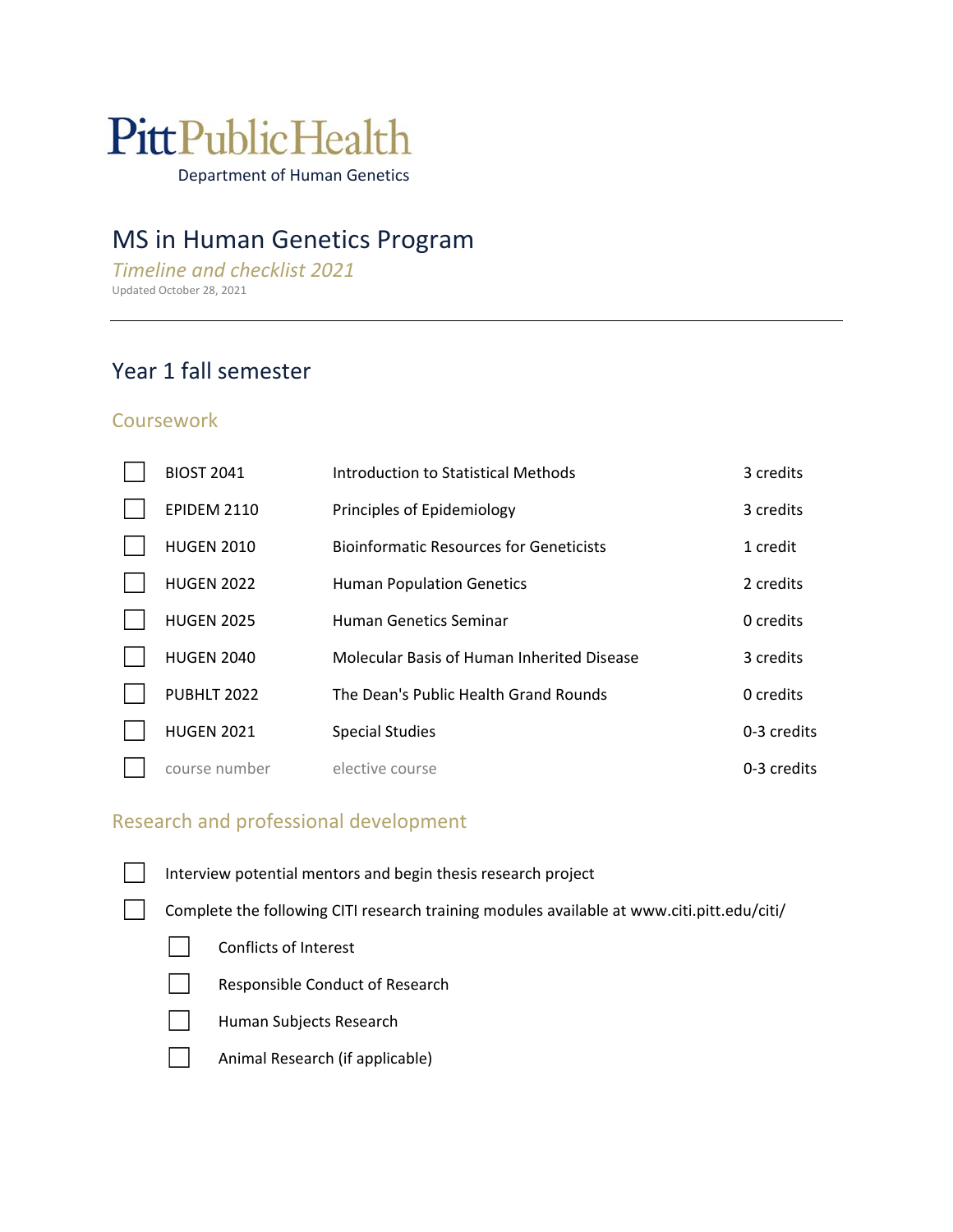# Year 1 spring semester

## **Coursework**

| <b>HUGEN 2025</b> | <b>Human Genetics Seminar</b>               | 0 credits   |
|-------------------|---------------------------------------------|-------------|
| <b>HUGEN 2028</b> | Human Genetics Journal Club and Peer Review | 1 credit    |
| <b>HUGEN 2060</b> | Chromosome Structure and Function           | 2 credits   |
| <b>HUGEN 2090</b> | Genetics of Complex Disease 1               | 2 credits   |
| <b>HUGEN 2091</b> | <b>Genetics of Complex Disease 2</b>        | 1 credits   |
| PUBHLT 2011       | <b>Essentials of Public Health</b>          | 3 credits   |
| PUBHLT 2022       | The Dean's Public Health Grand Rounds       | 0 credits   |
| <b>HUGEN 2021</b> | <b>Special Studies</b>                      | 0-6 credits |
| course number     | elective course                             | 0-3 credits |
| course number     | elective course                             | 0-3 credits |

# Research and professional development



□ Continue thesis research

#### or

Interview potential mentors and begin thesis research project

□ Discuss participation in Dean's Day Student Research Symposium with research mentor